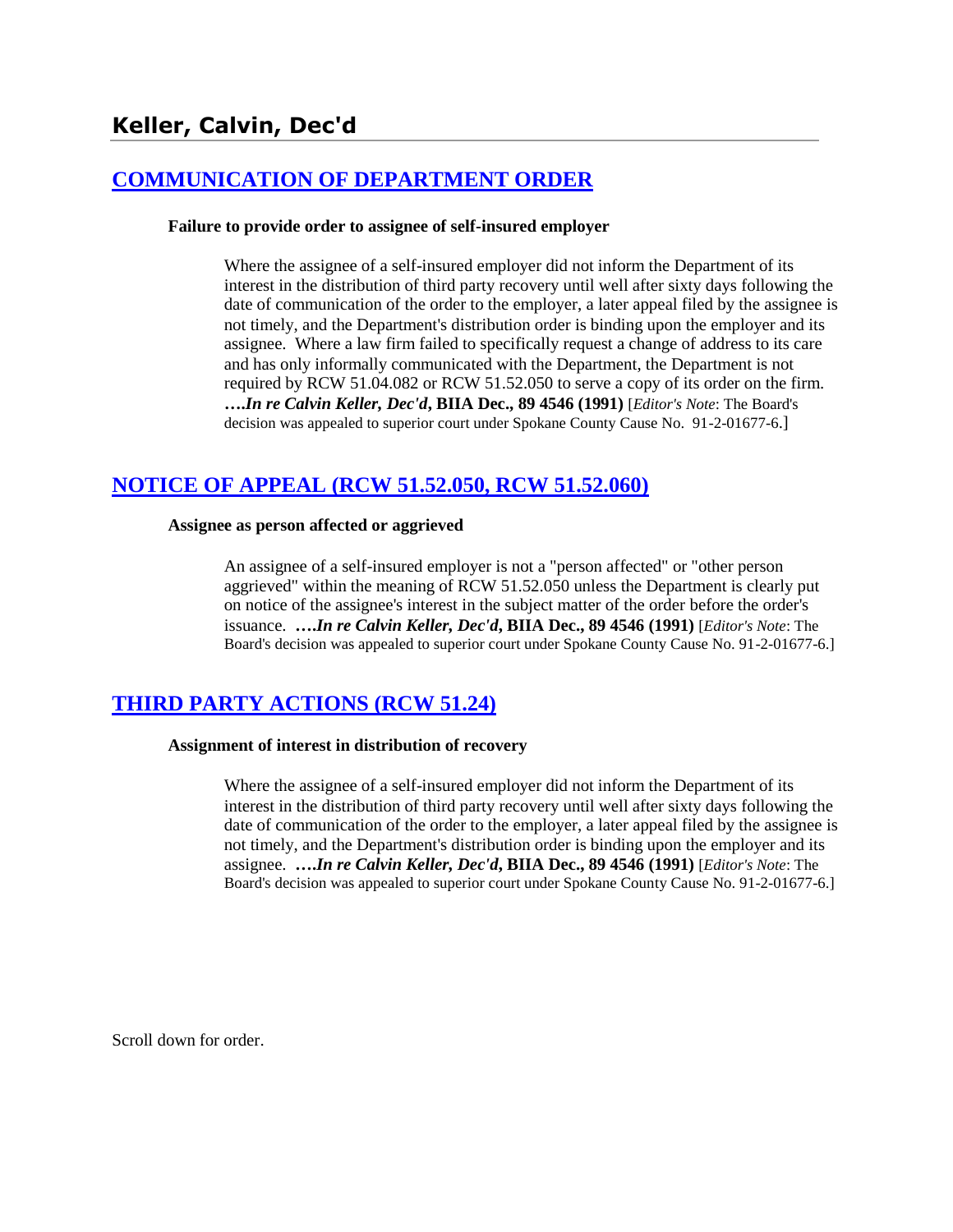## **BEFORE THE BOARD OF INDUSTRIAL INSURANCE APPEALS STATE OF WASHINGTON**

1 2 3 4 5 6 7 8 9 10 11 12 13 14 15 16 17 18 19 20 21 22 23 24 25 26 27 28 29 30 31 32 33 34 35 36 37 38 39 40 41 42 43 44 45 46 47 **IN RE: CALVIN KELLER, DEC'D ) DOCKET NO. 89 4546 ) CLAIM NO. S-779607 ) DECISION AND ORDER** APPEARANCES: Surviving Spouse, Marian M. Keller, by C. Steven Fury & Associates, per Patricia D. Sanders, Legal Assistant and C. Steven Fury Self-Insured Employer, City of Seattle, by United Pacific Insurance Company, by Evans, Craven & Lackie, P.S., per Jarold P. Cartwright, Phil J. Van de Veer, and Gregory M. Kane United Pacific Insurance Company (as Assignee of Self-Insured Employer), by Evans, Craven & Lackie, P.S., per Jarold P. Cartwright, Phil J. Van de Veer, and Gregory M. Kane Department of Labor and Industries, by The Attorney General, per Laurel Anderson, Paralegal and Stephanie M. Farrell and Mary Carroll Knox, Assistants This is an appeal filed by the self-insured employer, City of Seattle, by and through its assignee, United Pacific Insurance Company (United), on October 12, 1989 from an order dated April 17, 1989, which corrected and superseded a prior order of April 11, 1989, and which provided: WHEREAS, the claimant has recovered \$500,000.00, and RCW 51.24.060 requires distribution of the settlement proceeds as follows: (1) net share to attorney for fees and costs \$182,761.79; (2) net share to claimant \$337,518.09; WHEREAS, the Department of Labor & Industries and the Self-insured Employer declare a statutory lien against the claimant's third party recovery for the sum of \$66,696.46; WHEREAS, the Department of Labor and Industries hereby remits to the claimant \$949.10 pursuant to RCW 51.24.060(c)(i); and the Self-insured Employer is ordered to remit to the claimant \$19,330.78; IT IS FURTHER ORDERED no benefits or compensation will be paid to or on behalf of the claimant until such time the excess recovery totaling \$171,232.20 has been expended by the claimant for costs incurred as a result of the condition(s) covered under this claim. **APPEAL DISMISSED.**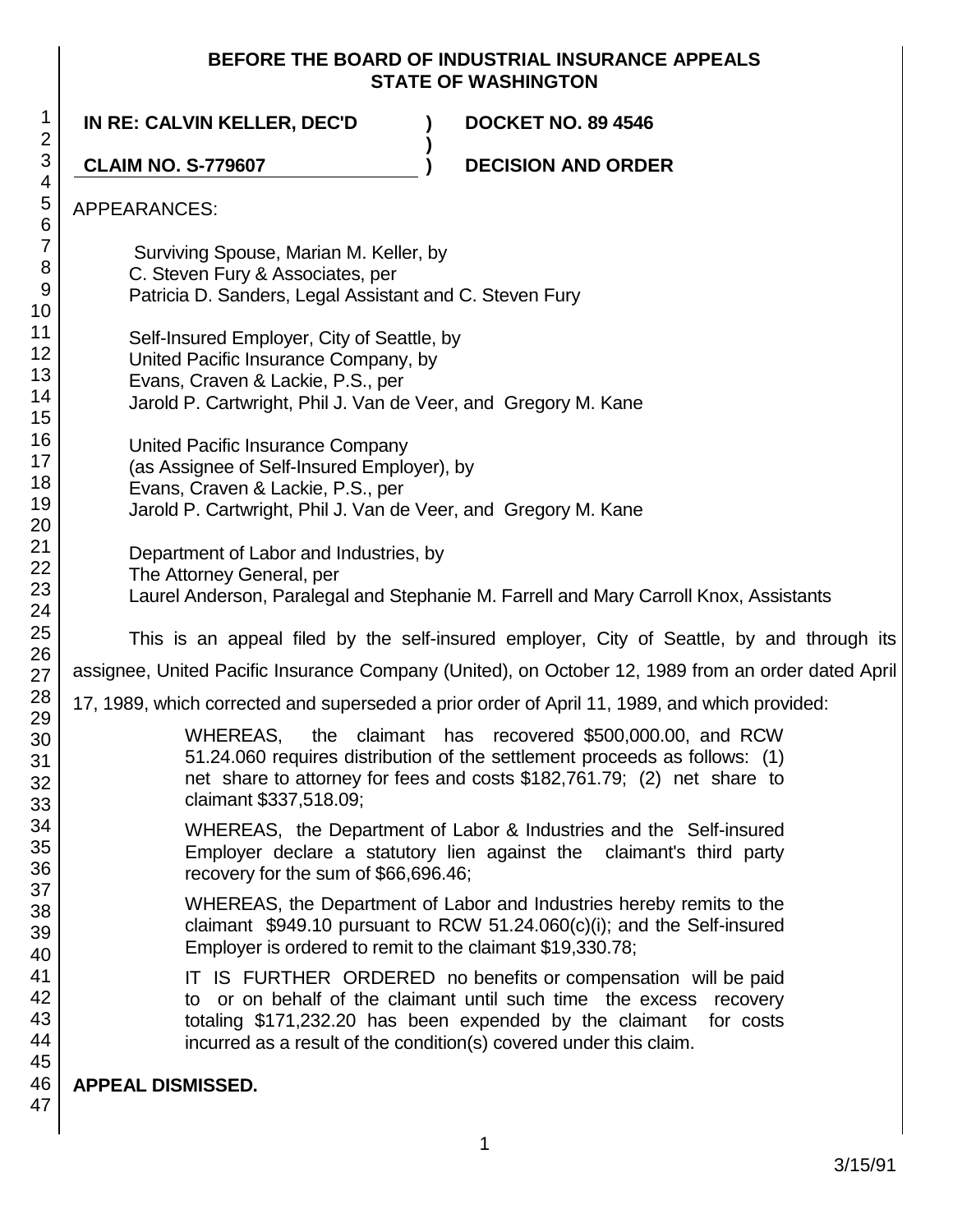### **DECISION**

Pursuant to RCW 51.52.104 and RCW 51.52.106, this matter is before the Board for review and decision on the timely "Employer's Petition for Review" filed to a Proposed Decision and Order issued on August 22, 1990 in which the appeal was dismissed for lack of jurisdiction.

The Proposed Decision and Order granted a motion for summary judgment brought by the surviving spouse, Marian Keller, on the issue of timeliness of the employer's appeal. The Department had also joined in the motion for summary judgment. The motion was considered upon documents, memoranda, affidavits, and oral arguments presented both in support of and opposition to the motion.

The deceased worker, Calvin Keller, drowned on August 19, 1984 during the course of his employment with the City of Seattle (City). The Department later ordered the City to fund a pension for Mr. Keller's surviving spouse and dependents. The City had an indemnification agreement with certain contractors involved in the project where Mr. Keller was working at the time of his death. The City brought suit on this agreement. United Pacific Insurance Company (United) insured these contractors. United retained the law firm of Evans, Craven & Lackie to represent its interests. The City and United, on behalf of the contractors, entered a settlement agreement whereby United would reimburse the City for claim costs and fund the pension reserve. As part of this agreement, the City assigned to United all of the City's rights of subrogation in Ms. Keller's tort actions arising out of the fatal accident, including the City's lien, as a workers' compensation self- insurer, against Ms. Keller's third party recoveries. Exhibit D.

United had already accepted a tender of defense from the City and other defendants relating to the third party actions commenced by Mrs. Keller. Exhibit D. On January 30, 1989 the third party actions were settled. Exhibit E. On April 17, 1989 the Department issued the order which is the subject of this appeal, specifying the distribution of the third party settlement proceeds. The order was sent to the City and to Mrs. Keller and to her attorney. The Department did not send the order to United or its attorneys, Evans, Craven & Lackie. The order was not formally communicated to United through its attorneys until August 8, 1989. United's attorneys filed a notice of appeal on October 6, 1989 by placing the appeal, properly addressed and stamped, in the U.S. mail. The appeal is designated as by "the self-insured employer, City of Seattle." Notice of Appeal.

Both prior to the issuance of the April 17, 1989 order and thereafter, representatives of the Department and Evans, Craven & Lackie were engaged in oral and written negotiations concerning the third party distribution and the amount already paid by the City to fund Ms. Keller's pension.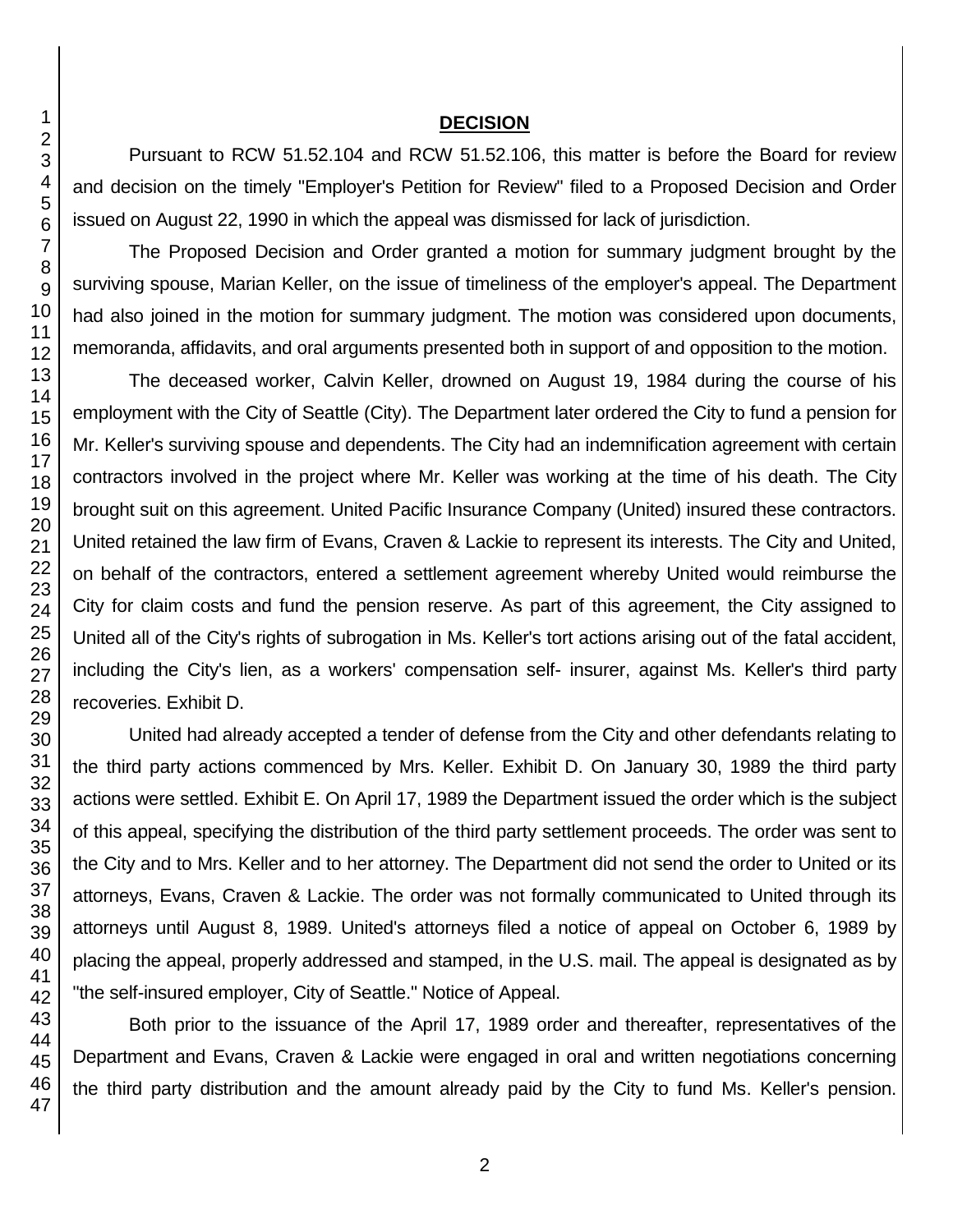Exhibits A and B. On February 16, 1989 Mr. J. Cartwright, with Evans, Craven & Lackie, wrote to representatives of the Department concerning the distribution of the third party proceeds. With his letter (Exhibit A), Mr. Cartwright provided the Department with copies of the third party action release and settlement agreement (Exhibit E). Exhibit E does not mention the assignment, of the City's lien interest, to United. The assignment is recited only in the agreement between the City and United (Exhibit D) which was not sent to the Department until July 5, 1989. See letter, Exhibit B, Document No. 5. The February 16 letter did not specifically request that any future orders be directed to Mr. Cartwright or his firm.

The letter did discuss an anticipated dispute between the City and Ms. Keller concerning the manner in which an approximate amount of \$64,000 should be distributed, including pro rata shares of attorney's fees and costs in the third party action. The letter concluded:

> Please advise regarding what procedures will be necessary to obtain immediate refund of the funds remaining in the reserve account and to protect the City's interest in connection with the \$64,000 which may be claimed by Mrs. Keller and her counsel as attorneys fees. Thank you for your assistance.

## Exhibit A.

We have been provided with an affidavit of Michael O'Brien, an employee of Evans, Craven & Lackie who engaged in the oral communications with Department staff. Mr. O'Brien's notes concerning these communications are attached to the affidavit. A note of April 7, 1989 references a conversation on that date between Mr. O'Brien and Department employee Tony Irving regarding the process of obtaining a refund of pension reserve funds paid by the City and necessary steps towards the Department issuing a third party distribution order. The note concludes: "If we don't get the order in a few weeks call her. Call her." Exhibit B. Document 1. A prior note of a March 22, 1989 conversation with Department employee Linda Messick referenced a similar discussion: "... and she stated that it would take two weeks expedited for her order. I should call if it takes longer." Id. Document No. 2.

A note of May 22, 1989 begins: "Linda Messick has issued a 3rd party order on 4-17-89 (the first step in a refund of 3 steps.)" Id. Document No. 3. A note of June 13, 1989 does not reference the order at all. Id. Document No. 4. A letter of July 5, 1989 from Mr. Cartwright to the Department requests an "accounting" but does not reference the already issued April 17, 1989 order. Id. Document No. 5. With a cover letter of August 2, 1989, the Department sent Mr. O'Brien a copy of the third party distribution order and the third party recovery worksheets.

1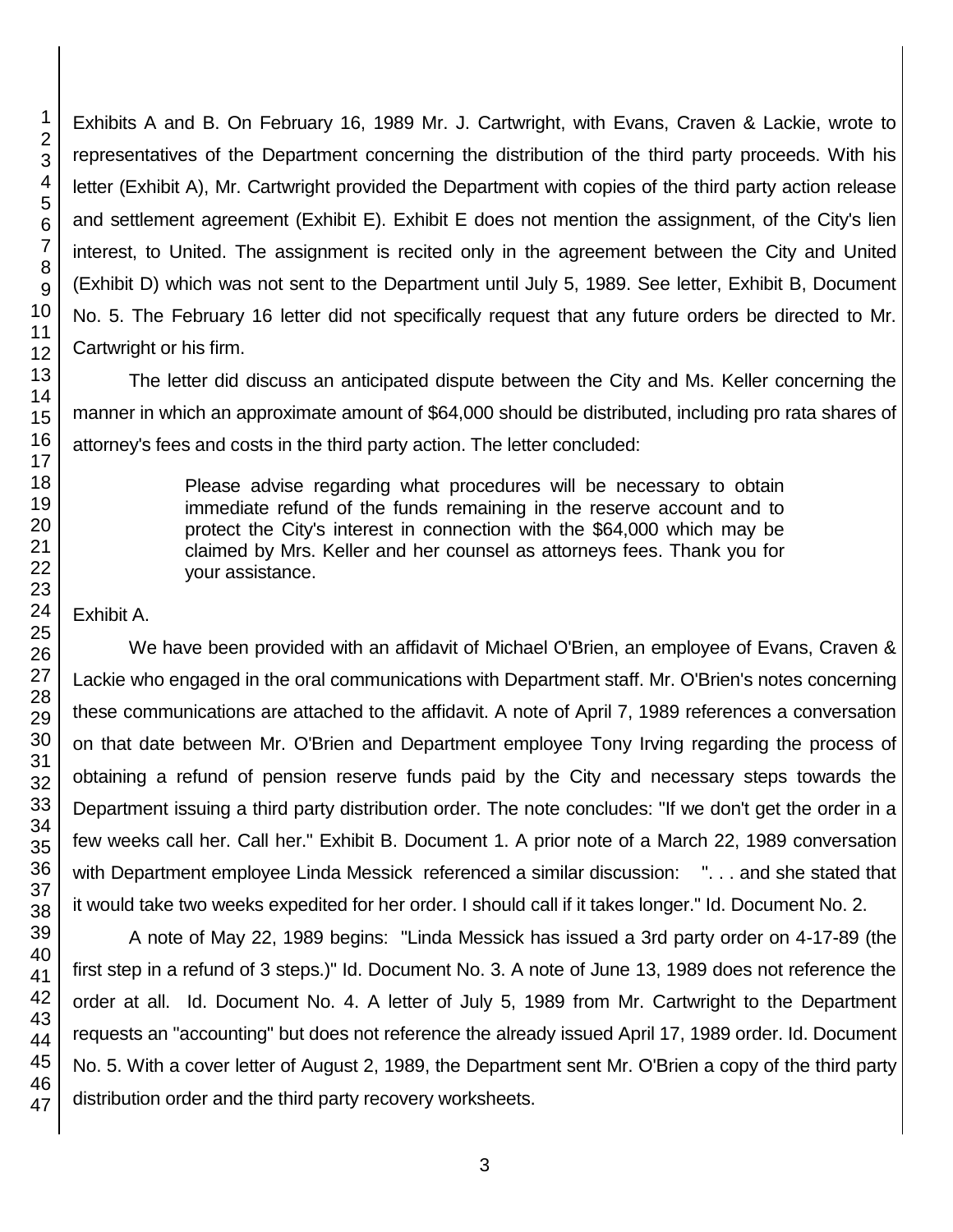On these facts, we consider Ms. Keller's and the Department's motion for summary judgment on the timeliness issue. As a preliminary matter, it is our belief that in this appeal the law firm of Evans, Craven & Lackie should be considered to represent the interests of two distinct parties, the City of Seattle as self-insured employer and United Pacific Insurance Company as assignee of the City's interests in the Department's April 17, 1989 third party distribution order which is the subject of this appeal. Mr. Cartwright indicated at a conference on July 19, 1990 that this was a "fair characterization" and that he had discussed this with both parties, who agreed "their interests, at this juncture, are identical. " 7/19/90 Tr. at 3. It has not been made entirely clear which arguments, in opposition to the motion for summary judgment, have been advanced either solely on behalf of the City or solely on behalf of United, or both. We do understand, however, that only United as assignee argues that it was an "other person affected" or "other person aggrieved" by the Department order and that, therefore, the sixty-day limitation on filing of appeals did not begin to run upon United until receipt of the order by its attorneys, Evans, Craven & Lackie. See RCW 51.52.050 and .060.

We consider United's argument even though Ms. Keller contends that the appeal in this matter was filed only on behalf of the City and not on behalf of United. It appears to us that Ms. Keller's attorney has understood the involvement of both the City of Seattle and United and the law firm representing them since well before the Department order was ever issued or an appeal taken from it. Ms. Keller's argument that only the City filed an appeal is in the nature of gaining a purely technical advantage. There would be no unfair prejudice to Ms. Keller or the Department in considering this appeal to have been filed on behalf of the City in its own right and on behalf of United as the City's assignee. We will, therefore, consider United to be joined as a party to the original appeal filed in this matter. See CR 17 and CR 19; Walter Implement, Inc. v. Focht, 42 Wn. App. 104, 106-107, 709 P.2d 1215 (1985).

We next, then, consider United's argument that the sixty day period for filing appeals did not begin to run against United until the April 17, 1989 order was communicated to United. We agree in this particular case with the ultimate conclusion reached in the Proposed Decision and Order, that the Department did not have a duty to serve the April 17, 1989 order on United as the assignee, and the sixty-day appeal period began to run whenever the order was properly communicated to the City. Our analysis of this issue is in part different from that stated in the Proposed Decision and Order, which takes the position that an assignee such as United always simply "stands in the shoes" of its assignor (here, the City) and that no duty is imposed on the Department to serve its orders "upon the assignee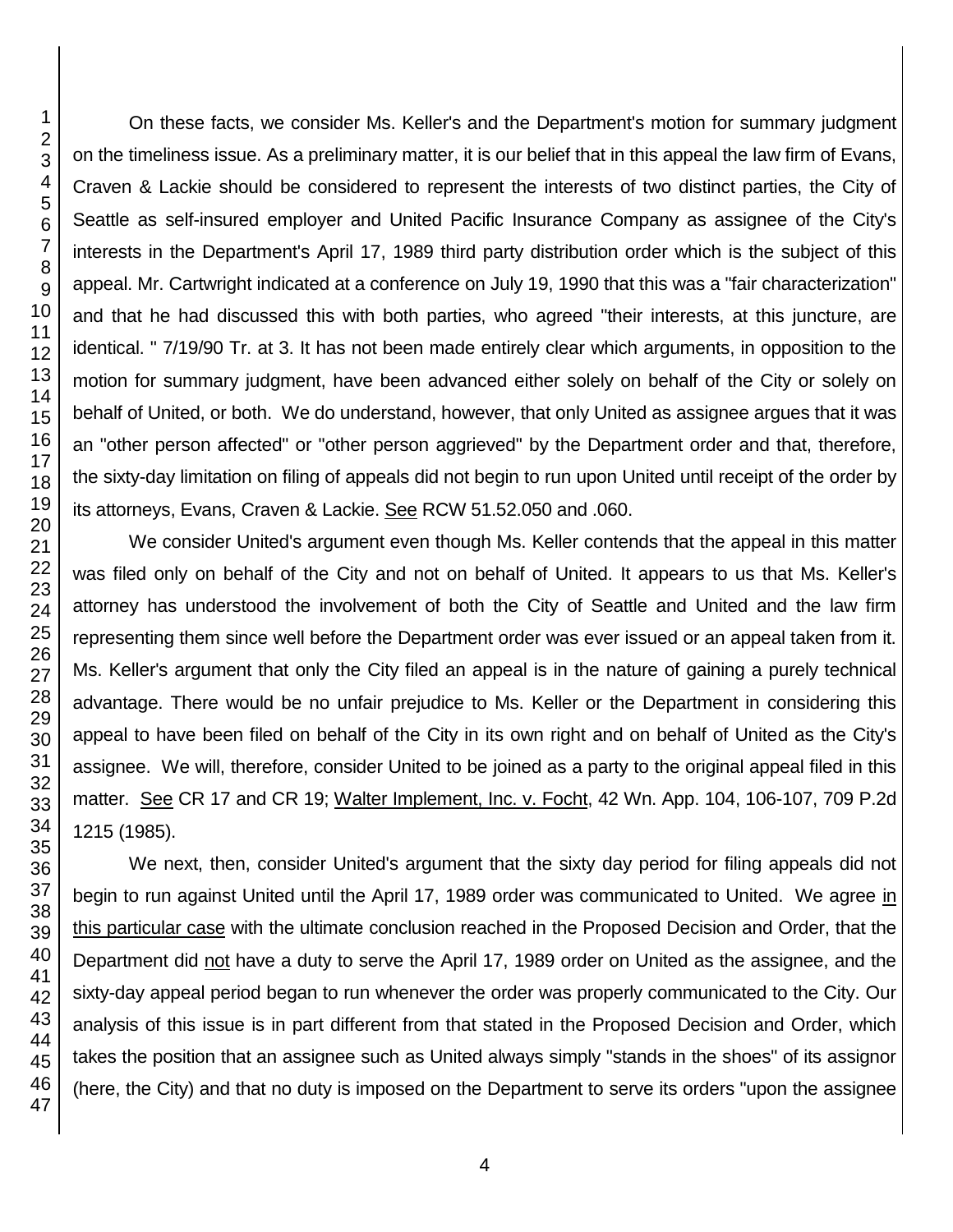representation." Proposed Decision and Order at 7-8. We agree with our Industrial Appeals Judge that the Department has no duty to "'guess' or make assumptions" in this regard. Ibid. Nevertheless, the language used in the Proposed Decision and Order could be interpreted as overly restrictive with regard to the type of notice necessary to require the Department to serve an "other person affected" or "other person aggrieved" by its orders if the person is to be bound by an order. RCW 51.52.050 and In cases such as the present involving an assignor and assignee, the notice and service requirements are best derived from the law governing assignments. For instance, as between an assignee and a debtor, the burden of proving that a debtor has received actual or constructive notice of the assignment so as to shift his responsibility for performance of his obligation from the assignor to the assignee rests upon the assignee. 6 Am. Jur. 2d Assignments § 136 (1963). See, Smith v. Rowe, 3 Wn.2d 320, 100 P.2d 401 (1940). The courts have generally held that notice to the debtor of an assignment is necessary in order to charge the debtor with the duty of payment to the assignee. Prior to receipt of notice, the debtor is not bound by the assignment and may dispose of money involved in

any way authorized by the assignor without liability to the assignee. 6 Am. Jur. 2d Assignments § 96 (1963). Stansbery v. Medo-Land Dairy, Inc., 5 Wn.2d 328, 337, 105 P.2d 86 (1940). Where notice to the debtor of an assignment is material, no special form of notice is required. Any notice is adequate if it reaches the person to be notified in such a manner and under such circumstances that a reasonable person would regard it as notice and be guided accordingly. 6 Am. Jur. 2d Assignments § 99 (1963). Only the communications between the Department and United (or Evans, Craven & Lackie)

in the absence of receipt of a notice of appearance, or a similar document, evidencing formal legal

prior to, and approximately sixty days after, the April 17, 1989 order are relevant to determining whether the Department was on notice that United would be affected by its April 17, 1989 order. There is nothing in the evidentiary materials presented in opposition to the motion for summary judgment which even remotely suggests that the Department had explicit or constructive notice of the assignment to United until a letter of July 5, 1989 to the Department from Mr. Cartwright of Evans, Craven & Lackie. This was well beyond sixty days following the April 17, 1989 third party distribution order. That letter, for the first time, spelled out United's involvement and enclosed the settlement agreement between the City, United, and United's insureds which made the assignment of the City's third party lien interests to United. In short, United's presentation of these communications does not directly, or by any reasonable inference, raise a genuine issue as to any material fact bearing on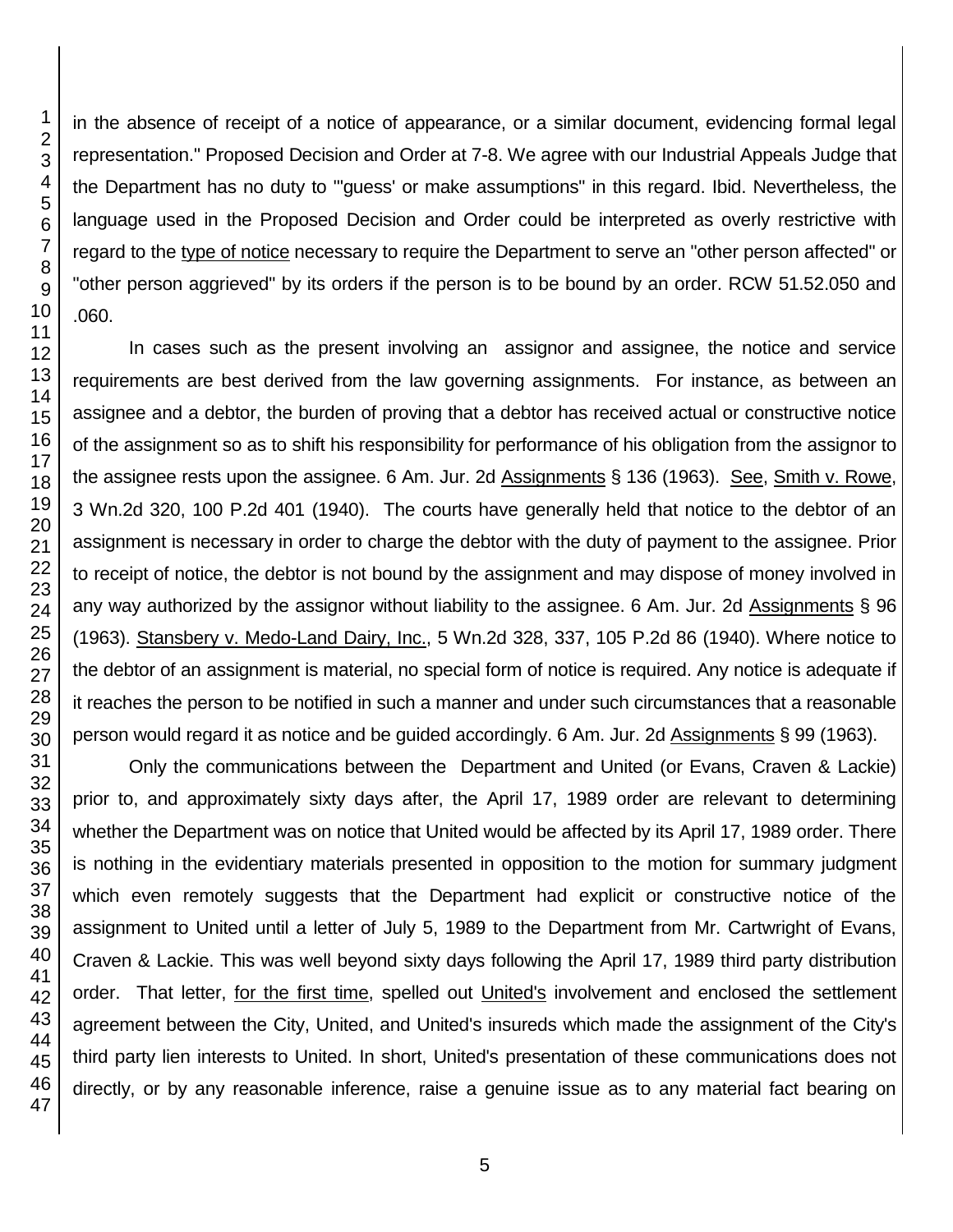United's defense against the motion for summary judgment on the timeliness issue. See CR 56; and In re David H. Potts, BIIA Dec., 88 3822 (1989). The only inference on this particular subject which can be drawn from the materials before us is that the Department was aware that staff of Evans, Craven & Lackie were inquiring of, and negotiating with, the Department concerning the City's interests in a refund of monies paid into the pension reserve and the third party distribution.

We have also considered whether the sixty-day period for filing appeals began to run against the City only after communication of the April 17, 1989 order to Evans, Craven & Lackie (as the City's attorneys) on August 8, 1989, even though the City had received the order directly some time in April 1989. See Affidavit of Mary Tannehil, Exhibit C. We have previously held that a Department order must be sent to a worker's last known address as shown by the records of the Department. RCW 51.52.050. When the worker has notified the Department of an address change to an attorney's address, an order sent to the worker at the worker's home address, rather than in care of his or her attorney, has not been "communicated" within the meaning of RCW 51.52.050 so as to start the running of the sixty-day appeal period. In re David Herring, BIIA Dec., 57,831 (1981). An order must be mailed to an employer at "the address of the employer as shown by the records of the Department. . . ." RCW 51.04.082. The rule stated in Herring is as applicable to employers as it is to workers.

The reasonable inference most favorable to the City which can be drawn from its evidence in opposition to the motion for summary judgment is the same as that which we have drawn thus far. The Department knew that Evans, Craven & Lackie was inquiring and negotiating on behalf of the City. No evidence whatsoever has been presented which would suggest that a change of address had been requested in care of Evans, Craven & Lackie. Certainly, no such request was made in writing and, even if we were to view it as sufficient, we could not reasonably infer that such a request was made in the conversations which Mr. O'Brien had with various Department staff. Mr. O'Brien appears to have set himself about making sure that the Department issued its distribution order, but neither his affidavit nor the conversation notes attached make any suggestion that he requested that Evans, Craven & Lackie receive a copy of the order, let alone that the firm address by substituted for, or added to, that of the City. His notes do contain language such as "[i]f we don't get the order in a few weeks Call her." (Emphasis supplied) Exhibit B, Document 1. However, nothing in the context of the notes or in Mr. O'Brien's affidavit suggests that Mr. O'Brien had considered, or that it had been discussed, whether he would receive the order through his client, or the City, or the Department. In fact, Mr. O'Brien learned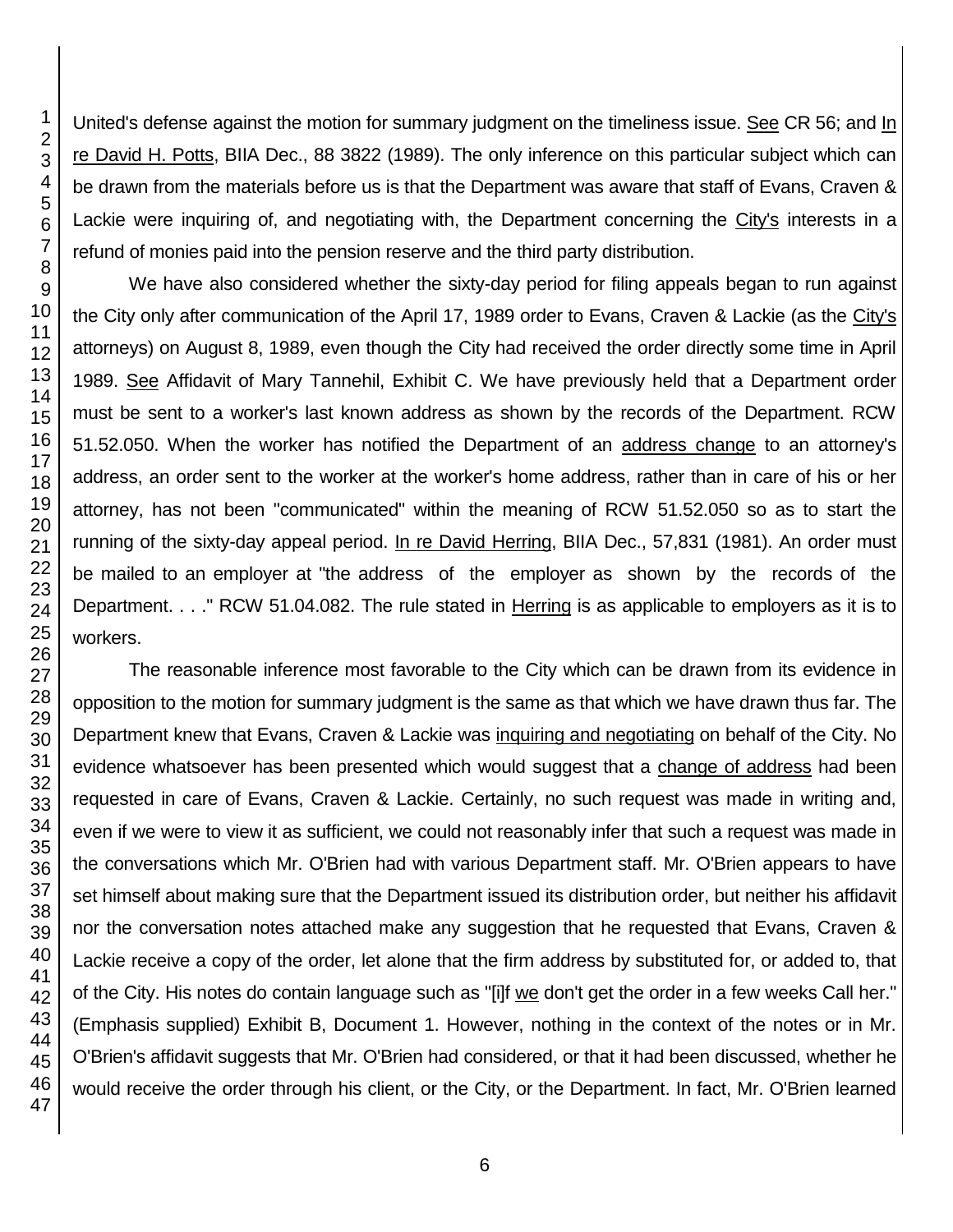on May 22, 1989, well within the appeal period, that an order had been issued on April 17, 1989. Nevertheless, on the evidence before us, it appears nothing was done to obtain the order, or take an appeal from it at that time.

No genuine issue of material fact is raised in the evidence on the matter of whether any request was made to the Department that the firm of Evans, Craven & Lackie become an addressee for orders in which the City had an interest. No such change in the Department addressee records was requested either in writing or orally. The City has not drawn our attention to any provisions in the law which would generally require the Department to serve its orders on an attorney or other representative of a party interested in the orders solely because the attorney or other representative has dealt with the Department on behalf of the party. Without such authority, we are unwilling to place such a burden on the Department.

The City argues that principles of equitable estoppel should be applied against the Department. The City argues that, due to the interactions with the Evans, Craven & Lackie law firm, the City had a right to rely upon a belief that the Department would (whether required by other provisions in the law or not) promptly send the law firm a copy of the April 17, 1989 order. We agree with the Proposed Decision and Order on this issue. We have held that, in appropriate cases, we will apply equitable principles and grant relief accordingly. For instance, in In re State Roofing & Insulation, Inc., Dckt. No. 89 1770 (February 4, 1991) we did grant relief on equitable principles. We differentiated the relief sought in State Roofing from that sought in In re Isaias Chavez, Dec'd., BIIA Dec., 85 2867 (1987); In re Ronald E. Jamieson, BIIA Dec., 62,551 (1983): and In re Seth E. Jackson, BIIA Dec., 61,088 (1982). In Chavez, Jamieson, and Jackson, the granting of equitable relief would have required that we extend the extent of our jurisdiction and/or that we expand an equitable doctrine beyond the confines of its reach as determined by our courts. In the present case, the granting of equitable relief sought by the City would clearly extend our jurisdiction in derogation of RCW 51.52.060 which requires that a party file its appeal within sixty days after communication of the order to the party. The April 17, 1989 order was communicated to the City some time in April 1989 and the appeal was not filed until October 1989. Finding the appeal timely would extend our jurisdiction on equitable principles, which we refuse to do in this case.

We further agree with the Proposed Decision and Order that, even if equitable relief were considered, it would not be appropriate given the facts of this case. We do not find that any representation had been made by the Department that it would in fact send the order to Evans,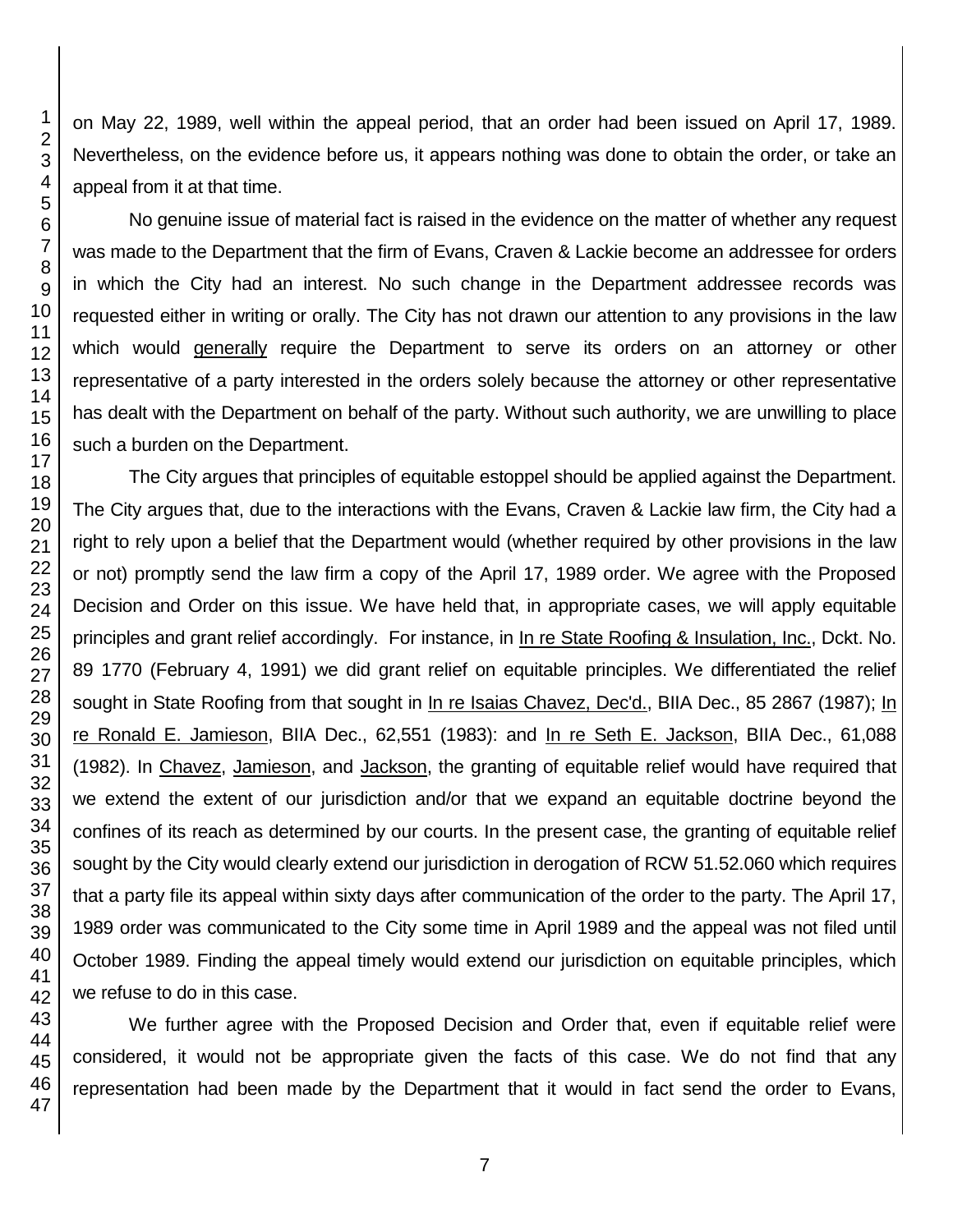45 46 47

1 2

Craven & Lackie. We do not view it as reasonable that a law firm would rely upon any such assumption in such an important matter. No evidence was presented to the effect that there was, in fact, any such reliance by the City or Evans, Craven & Lackie. And, even if reliance had occurred and was reasonable at an earlier point in time, the reliance would have no longer been reasonable once Mr. O'Brien learned on May 22, 1989 that an order had been issued on April 17, 1989 which the law firm had not received. No evidence has been presented of steps taken to appeal the order or obtain a copy prior to the letter of July 5, 1989. The elements of equitable estoppel have not been shown to exist, nor do we believe any genuine issue of material fact regarding the elements necessary to estoppel has been raised. See Revenue v. Martin Air Conditioning, 35 Wn. App. 678, 682-683, 668 P.2d 1286 (1983).

The appeal filed by the City of Seattle and/or United Pacific Insurance Company from the April 17, 1989 order is dismissed for lack of Board jurisdiction as untimely. In so holding, we adopt from the Proposed Decision and Order Findings of Fact Nos. 1 through 5, inclusive, and Nos. 7 through 9, inclusive, and add the following to Finding of Fact No. 9 at page 16, line 22 of the Proposed Decision and Order: "Neither did the assignee of the City of Seattle, prior to April 17, 1989 or within sixty days after the April 17, 1989 order was communicated to the City, informally or impliedly notify the Department of its status as assignee or that it had an interest in the subject matter of the April 17, 1989 order or that it expected to receive a copy of the same." We adopt, from the Proposed Decision and Order, Conclusions of Law Nos. 1 and 2 and in addition make the following Conclusions of Law:

# **CONCLUSIONS OF LAW**

- 3. An assignee of a self-insured employer is not an "other person affected" or "other person aggrieved thereby" within the meaning of RCW 51.52.050 unless the Department is clearly put on notice of the assignee's interest in the subject matter of the order prior to issuance of the order. Since the Department was not informed of United Pacific Insurance Company's interest in the April 17, 1989 order until well after sixty days following the date of communication of the order to the City of Seattle, the later appeal filed on October 12, 1989 is untimely and the April 17, 1989 order is binding upon the City of Seattle and its assignee, United Pacific Insurance Company.
- 4. Neither RCW 51.04.082 nor RCW 51.52.050 nor any other provision in the law required the Department to serve a copy of the April 17, 1989 order upon the law firm of Evans, Craven & Lackie. The time limitations of RCW 51.52.060 began to run against the City of Seattle in April 1989 when the City received the order.